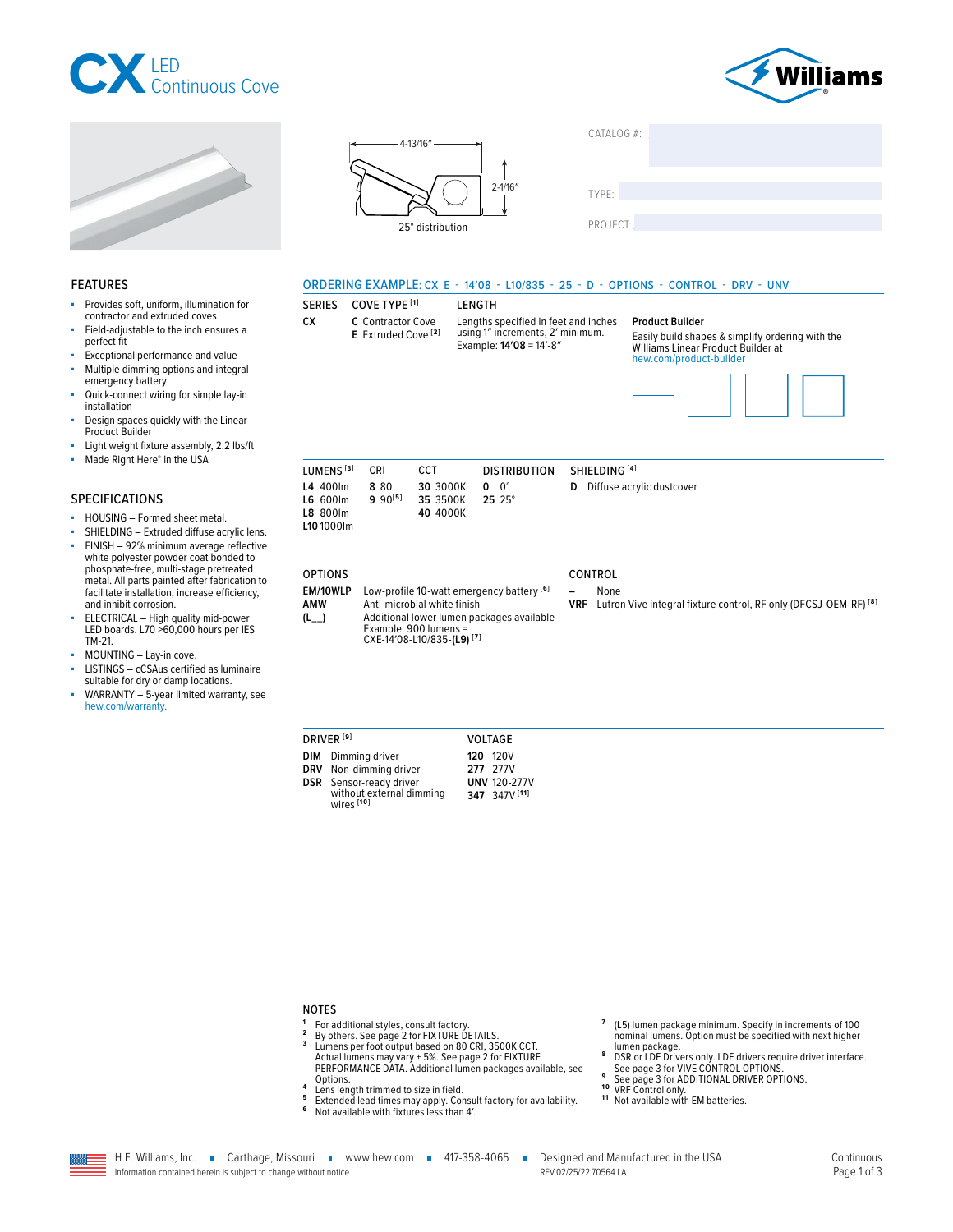

### <span id="page-1-1"></span>FIXTURE PERFORMANCE DATA

|                |    | <b>PER FOOT</b>                 |                |                        |
|----------------|----|---------------------------------|----------------|------------------------|
|                |    | DISTRIBUTION   DELIVERED LUMENS | <b>WATTAGE</b> | <b>EFFICACY (Im/W)</b> |
| L <sub>4</sub> |    | 417                             | 3.5            | 119                    |
|                | 25 | 412                             |                | 118                    |
| L6             |    | 649                             | 5.5            | 118                    |
|                | 25 | 641                             |                | 117                    |
| L8             |    | 854                             | 7.3            | 117                    |
|                | 25 | 844                             |                | 116                    |
|                |    | 1064                            | 9.2            | 116                    |
| L10            | 25 | 1051                            |                | 114                    |

#### MULTIPLIER TABLES

|        | <b>COLOR TEMPERATURE</b> |                          |  |
|--------|--------------------------|--------------------------|--|
|        | <b>CCT</b>               | <b>CONVERSION FACTOR</b> |  |
|        | 3000K                    | 0.99                     |  |
| 80 CRI | 3500K                    | 1.00                     |  |
|        | 4000K                    | 1.03                     |  |
|        | 3000K                    | 0.82                     |  |
| 90 CRI | 3500K                    | 0.83                     |  |
|        | 4000K                    | 0.86                     |  |

■ Photometrics tested in accordance with IESNA LM-79. Results shown are based on 25°C ambient temperature.

 $\blacksquare$ 

■ Wattage shown is average for 120V through 277V input.<br>■ Results based on 3500K 80 CBL actual lumens may variable

■ Results based on 3500K, 80 CRI, actual lumens may vary +/-5%.<br>■ Ilse multiplier table to calculate additional options

Use multiplier table to calculate additional options.

#### PHOTOMETRY

**CXC-3′08-L10/835-0-D-DRV-120** Report #: 19927; 06/21/17 | Total Luminaire Output: 3902 lumens; 33.6 Watts | Efficacy: 116.1 lm/W | 80 CRI; 3500K CCT



|                          | <b>VERTICAL</b> | <b>HORIZONTAL ANGLE</b> |            |            |             | <b>ZONAL</b> |               |
|--------------------------|-----------------|-------------------------|------------|------------|-------------|--------------|---------------|
|                          | <b>ANGLE</b>    | 0°                      | $45^\circ$ | $90^\circ$ | $135^\circ$ | 180°         | <b>LUMENS</b> |
|                          | 90              | 0                       | 0          | 0          | 0           | 0            |               |
|                          | 95              | 2                       | 11         | 75         | 70          | 72           | 58            |
| CANDLEPOWER DISTRIBUTION | 105             | 205                     | 237        | 291        | 276         | 276          | 283           |
|                          | 115             | 437                     | 462        | 481        | 503         | 490          | 483           |
|                          | 125             | 644                     | 668        | 704        | 723         | 700          | 626           |
|                          | 135             | 835                     | 867        | 911        | 923         | 905          | 705           |
|                          | 145             | 1008                    | 1047       | 1083       | 1102        | 1091         | 675           |
|                          | 155             | 1165                    | 1199       | 1233       | 1252        | 1241         | 567           |
|                          | 165             | 1273                    | 1311       | 1332       | 1343        | 1317         | 375           |
|                          | 175             | 1306                    | 1362       | 1384       | 1382        | 1331         | 130           |
|                          | 180             | 1358                    | 1358       | 1358       | 1358        | 1358         |               |

| LUMEN SUMMARY | <b>ZONE</b> | <b>LUMENS</b> | % FIXTURE |
|---------------|-------------|---------------|-----------|
|               | $90 - 120$  | 824           | 21        |
|               | $90 - 130$  | 1450          | 37        |
|               | $90 - 150$  | 2830          | 73        |
|               | $90 - 180$  | 3902          | 100       |
|               | $0 - 180$   | 3902          | 100       |

**CXC-3′08-L10/835-25-D-DRV-120** Report #: 19929; 06/19/17 | Total Luminaire Output: 3855 lumens; 33.6 Watts | Efficacy: 114.7 lm/W | 80 CRI; 3500K CCT



|                          | <b>VERTICAL</b> | <b>HORIZONTAL ANGLE</b> |      |            | <b>ZONAL</b> |      |               |
|--------------------------|-----------------|-------------------------|------|------------|--------------|------|---------------|
|                          | <b>ANGLE</b>    | 0°                      | 45°  | $90^\circ$ | $135^\circ$  | 180° | <b>LUMENS</b> |
| CANDLEPOWER DISTRIBUTION | 90              | 0                       | 0    | 0          | 0            | 0    |               |
|                          | 95              | 125                     | 124  | 72         | 19           | 6    | 91            |
|                          | 105             | 426                     | 493  | 282        | 69           | 56   | 294           |
|                          | 115             | 775                     | 759  | 475        | 268          | 105  | 492           |
|                          | 125             | 1041                    | 963  | 659        | 508          | 316  | 627           |
|                          | 135             | 1200                    | 1103 | 856        | 675          | 540  | 696           |
|                          | 145             | 1292                    | 1220 | 1038       | 859          | 738  | 648           |
|                          | 155             | 1331                    | 1299 | 1171       | 1019         | 918  | 533           |
|                          | 165             | 1318                    | 1326 | 1260       | 1173         | 1071 | 352           |
|                          | 175             | 1244                    | 1304 | 1303       | 1286         | 1199 | 122           |
|                          | 180             | 1271                    | 1271 | 1271       | 1271         | 1271 |               |

| LUMEN SUMMARY | <b>ZONE</b> | <b>I UMENS</b> | % FIXTURE |
|---------------|-------------|----------------|-----------|
|               | $90 - 120$  | 877            | 23        |
|               | $90 - 130$  | 1503           | 39        |
|               | $90 - 150$  | 2848           | 74        |
|               | $90 - 180$  | 3855           | 100       |
|               | $0 - 180$   | 3855           | 100       |

#### <span id="page-1-0"></span>FIXTURE DETAILS

#### EXTRUDED COVE, 25° EXTENDED CHANNEL